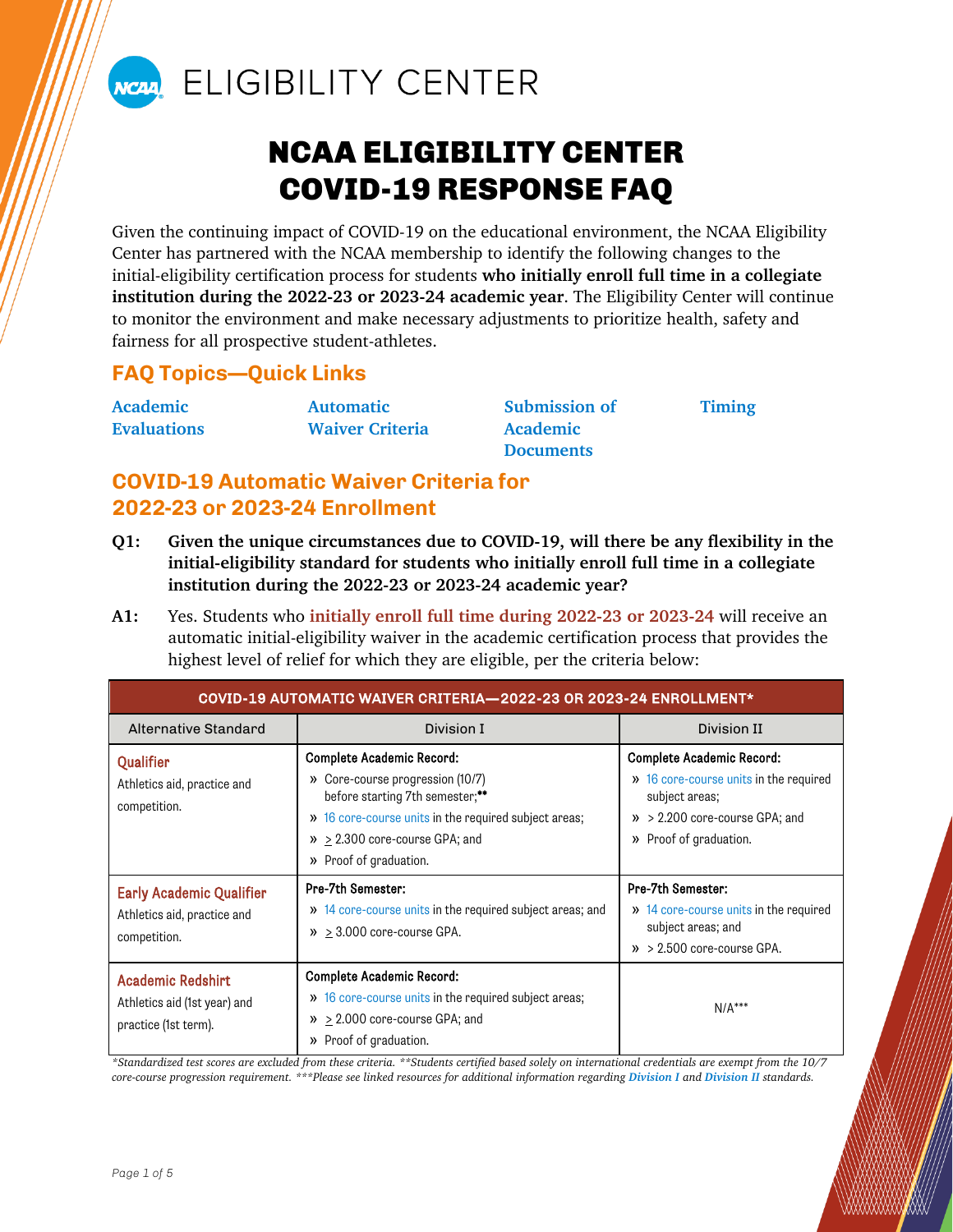The following chart provides a quick reference for each division and the COVID-19 Automatic Waiver criteria for 2022-23 or 2023-24 enrollment.

| COVID-19 AUTOMATIC WAIVER-2022-23 OR 2023-24 ENROLLMENT*                                                                              |                                         |         |         |                               |  |         |         |            |            |      |
|---------------------------------------------------------------------------------------------------------------------------------------|-----------------------------------------|---------|---------|-------------------------------|--|---------|---------|------------|------------|------|
| Alternative Standard                                                                                                                  | Division I<br>Division II <sup>**</sup> |         |         |                               |  |         |         |            |            |      |
|                                                                                                                                       | $10/7**$                                | 16 Core | 14 Core | $ 2 3.0  2 2.3  2 2.0  $ Grad |  | 16 Core | 14 Core | $\geq 2.5$ | $\geq 2.2$ | Grad |
| Qualifier<br>Athletics aid, practice and competition.                                                                                 |                                         |         |         |                               |  |         |         |            |            |      |
| <b>Early Academic Qualifier</b><br>Athletics aid, practice and competition.<br>Applied based on pre-seventh semester academic record. |                                         |         |         |                               |  |         |         |            |            |      |
| <b>Academic Redshirt</b><br>Athletics aid (1st year) and practice (1st term).                                                         |                                         |         |         |                               |  |         |         |            |            |      |

*\*Standardized test scores are excluded from these criteria. \*\*Students certified based solely on international credentials are exempt from the 10/7 core-course progression requirement. Please see linked resources for additional information regarding [Division I](http://fs.ncaa.org/Docs/eligibility_center/Student_Resources/DI_ReqsFactSheet.pdf) and [Division II](https://on.ncaa.com/DIIAcademicReq) standards.*

## **Q2: If students meet the [COVID-19 Automatic Waiver criteria for 2022-23 or 2023-24](#page-0-1)  [enrollment](#page-0-1) but also present a non-qualifying standardized test score, will they still receive the automatic waiver?**

**A2:** Yes. Standardized test scores are not included in the COVID-19 Automatic Waiver criteria for 2022-23 or 2023-24 enrollment.

#### **Q3: How will the COVID-19 Automatic Waiver for 2022-23 or 2023-24 enrollment appear in the student's Eligibility Center account?**

**A3**: For students who meet the alternative **[Qualifier](#page-0-1)** or **[Early Academic Qualifier](#page-0-2)** standard, their Eligibility Center account will show Final Nonqualifier status with "COVID-19 Automatic Waiver Approved" in the Academic Status field (*see below*):

| <b>DIVISION I</b><br><b>Academic Status</b><br><b>Final Nongualifier</b> | <b>Amateur Status</b><br><b>Preliminary Reviewed</b> | <b>DIVISION II</b><br><b>Academic Status</b><br><b>Final Partial Qualifier</b> | <b>Amateur Status</b><br><b>Preliminary Reviewed</b> |
|--------------------------------------------------------------------------|------------------------------------------------------|--------------------------------------------------------------------------------|------------------------------------------------------|
| (COVID-19 Automatic Waiver<br>Approved)                                  |                                                      | <b>COVID-19 Automatic Waiver</b><br>Approved)                                  |                                                      |
| <b>DIVISION I ACADEMIC STATUS</b><br><b>Final Nongualifier</b>           |                                                      | <b>DIVISION II ACADEMIC STATUS</b>                                             |                                                      |

**COVID-19 Automatic Waiver Approved** 

You are immediately eligible to receive athletics aid, practice and compete. Contact your institution's Compliance Department for details. **COVID-19 Automatic Waiver Approved** 

You are immediately eligible to receive athletics aid, practice and compete. Contact your institution's Compliance Department for details.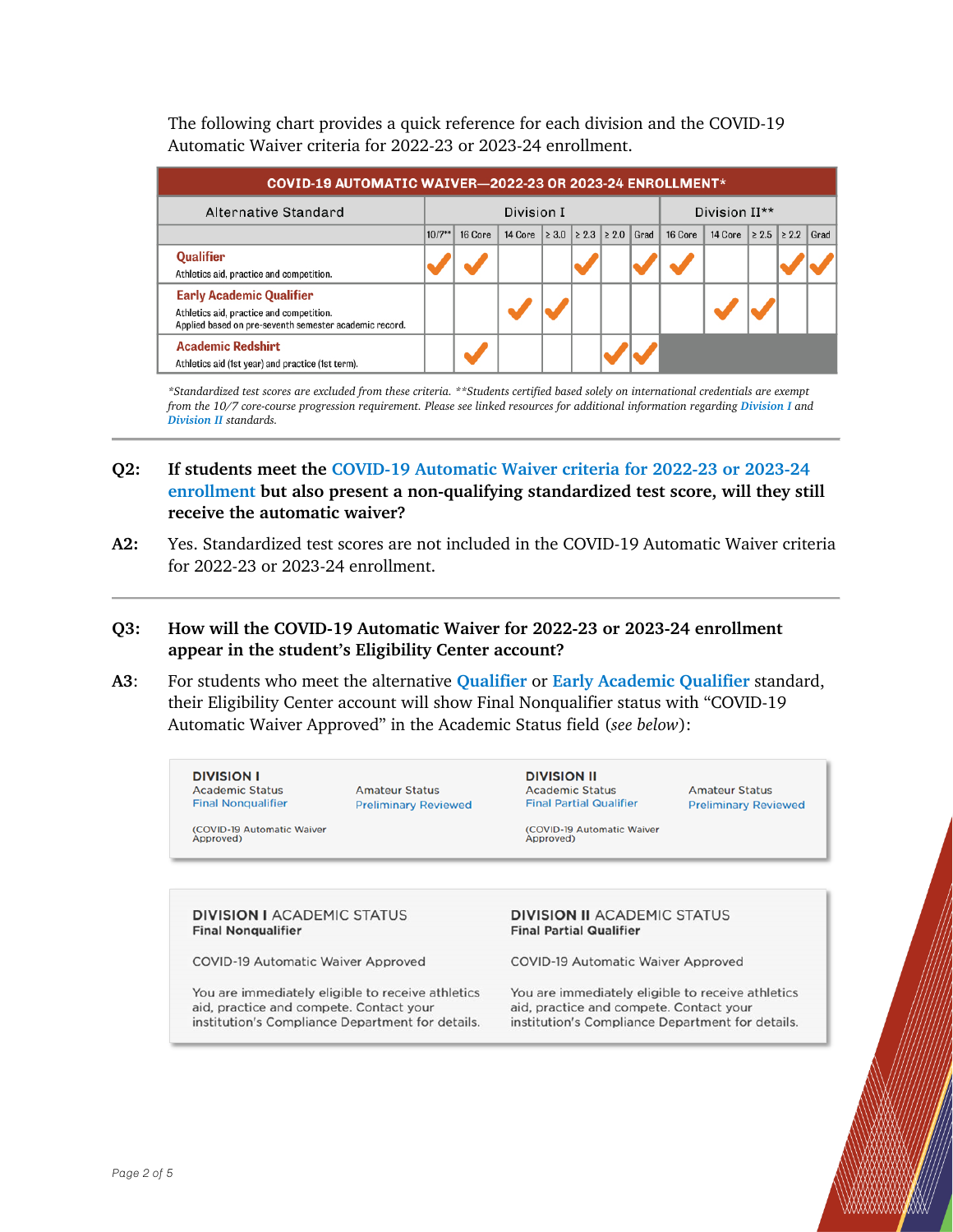For students who meet the alternative **[Academic Redshirt](#page-0-3)** standard (DI), their Eligibility Center account will show "Final Nonqualifier" status with "Partial COVID-19 Waiver – Aid: 1st yr & Practice: 1st term" for DI in the Academic Status field (*see below*):

**DIVISION I Academic Status Final Nongualifier** 

**Preliminary Reviewed** 

(Partial COVID-19 Waiver -Aid: 1st yr & Practice: 1st term)

**DIVISION I ACADEMIC STATUS Final Nonqualifier** 

Partial COVID-19 Waiver - Aid: 1st yr & Practice: 1st term

<span id="page-2-0"></span>You are immediately eligible to receive athletics aid in your first year and practice in your first term of full-time enrollment. Contact your institution's Compliance Department for details.

**Q4: Will homeschool students be eligible to meet the [COVID-19 Automatic Waiver](#page-0-1)  [criteria for 2022-23 or 2023-24 enrollment?](#page-0-1)**

**Amateur Status** 

<span id="page-2-2"></span>**A4**: Yes.

## **Timing**

- **Q5: When will the COVID-19 Automatic Waiver be applied?**
- **A5**: The COVID-19 Automatic Waiver will be applied at the time of academic evaluation.

## <span id="page-2-1"></span>**Submission of Academic Documents**

#### **Q6: Will there be any flexibility in requiring official academic documents?**

**A6:** Official academic records are necessary to ensure accurate initial-eligibility certifications and should be submitted via an **[approved channel](https://www.ncaa.org/sports/2018/5/15/submitting-international-documents.aspx)** whenever possible. Given the unique circumstances, if only unofficial records are available for students who initially enroll full time in 2022-23 or 2023-24, please submit them to **[ec-processing@ncaa.org](mailto:ec-processing@ncaa.org)** directly from the email address associated with the student's Eligibility Center account for use in the academic evaluation. Please include the student's NCAA ID in the subject line.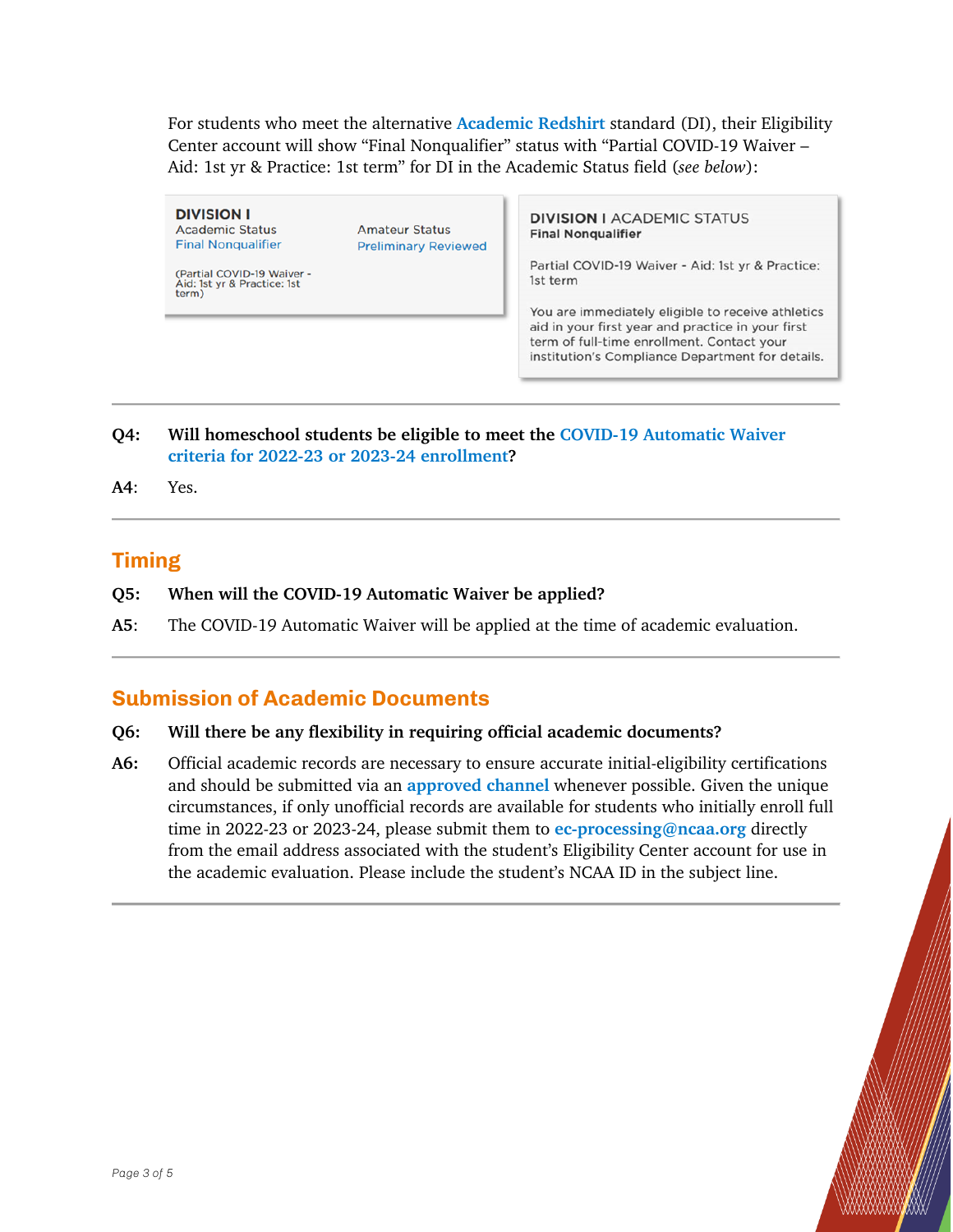## **Academic Evaluations**

- **Q7: How will the Eligibility Center approach schools with NCAA-approved core courses that offer distance, e-learning or hybrid options for students in 2020-21, 2021-22 and/or 2022-23 due to COVID-19?**
- **A7:** Consistent with the approach to reviews in spring/summer 2020, the Eligibility Center will not require a separate review of distance, e-learning or hybrid programs offered by schools with NCAA-approved core courses during 2020-21, 2021-22 and/or 2022-23 in response to COVID-19. Students may complete their NCAA-approved core courses through the channels of instruction provided or recommended by their school, district or state department of education. For parents administering home school curriculum, please review the information included in the Eligibility Center home school **[resources](http://www.ncaa.org/student-athletes/future/home-school-students)**.

*Note: This policy will apply to students from all grade levels (e.g., freshmen, sophomores) who complete distance, e-learning or hybrid courses in 2020-21, 2021-22 and/or 2022-23 at schools with NCAA-approved core courses*. *It does not apply to courses completed on or after September 1, 2023.*

## **Q8: How will the Eligibility Center approach high schools that issue Pass/Fail grades in 2020-21, 2021-22 and/or 2022-23?**

**A8:** For NCAA-approved core courses completed in 2020-21, 2021-22 and/or 2022-23 that have been issued a grade of Pass, the Eligibility Center will apply the credit earned in these courses toward the core-course requirement in the student's certification. If the student's core-course GPA would increase by assigning a value of 2.300, this value will be assigned to the passed courses. However, if the student's core-course GPA would decrease by including the 2.300 value for passed courses, the student's core-course GPA will be calculated based only on courses with assigned letter grades from previous terms (credit from these courses will still be applied toward the student's core-course requirements).

*Note: This policy applies to students from all grade levels (e.g., freshmen, sophomores) who successfully complete NCAA-approved Pass/Fail core courses in 2020-21, 2021-22 and/or 2022-23. It does not apply to courses completed on or after September 1, 2023.*

## **Q9: Will there be any flexibility in the Division I core-course time limitation for students who initially enroll full time in 2022-23 or 2023-24?**

**A9:** Yes. For students who initially enroll full time in 2022-23 or 2023-24, up to six corecourse units completed after starting the seventh semester (and before full-time enrollment) will be used in the student's initial-eligibility certification, regardless of whether the student graduated on time or when the courses are completed (i.e., during the academic year or summer term).

*Note: For Division I, all core courses completed before full-time enrollment may be used in the academic-redshirt certification.*